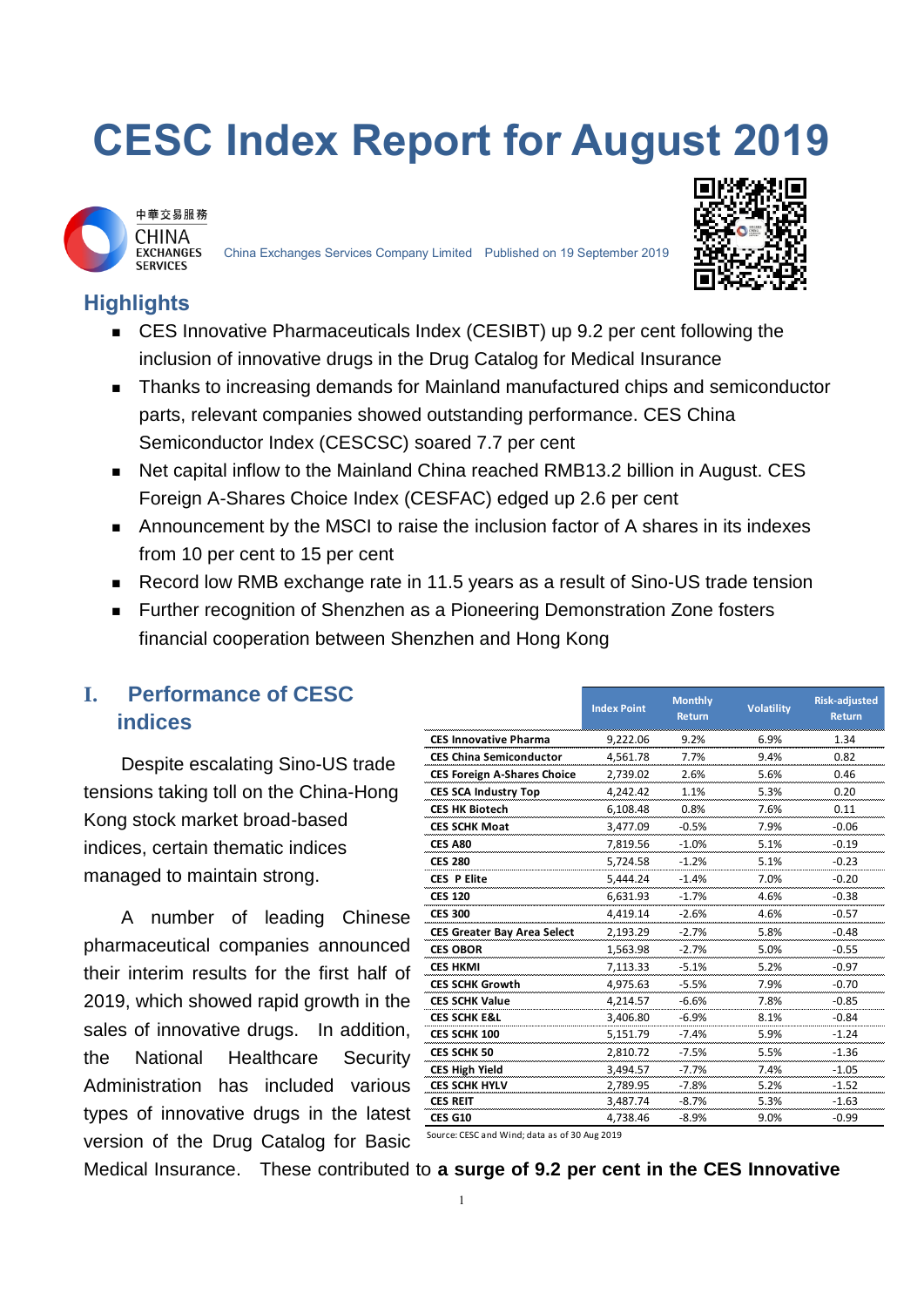#### **Pharmaceuticals Index (CESIBT)**.

Huawei, a communications equipment manufacturer in China, was forbidden by the United States to use relevant US technologies in production. The ban could potentially drive up the sales of Chinese semiconductor makers. A number of semiconductor companies announced shinning results for the first half of 2019, as a result of increasing demand for home made parts. **CES China Semiconductor Index (CESCSC) soared 7.7 per cent**.

Northbound net capital inflow totaled RMB13.207 billion in August, slightly up from RMB12.025 billion in July. **CES Foreign A-Shares Choice Index (CESFAC) edged up 2.6 per cent.**

Macau announced that its gaming revenue flopped for the second month to MOP24.262 billion in August, down 8.6 per cent year-on-year, which was below expectation and the largest slump since August 2016. **The CES Gaming Top 10 Index (CES G10) slid 8.9 per cent**.

#### **II. Other stock indices**

Volatilities continued to shake global stock markets. The FTSE 100 Index dropped 5 per cent whereas the MSCI Emerging Markets Index fell 5.1 per cent.

British Prime Minister Boris Johnson has repeatedly vowed to complete his country's divorce from the European Union by 31 October, with or without an agreement. As the EU is not likely to reopen any negotiations with the UK, a 'hard Brexit' has become a likely prospect. Against this backdrop, the FTSE 100 index fell 5 per cent.



Concerns over the escalation of Sino-US trade tension weighing on investor sentiment and slowing down global growth, in particular stock markets and currencies in the emerging market. The market is also worried about having a left-wing government in Argentina after the election, for fear of the ongoing reforms being halt, default in debt repayment triggered. the collapse of financial market, and a crash in the Argentine peso and equities. MSCI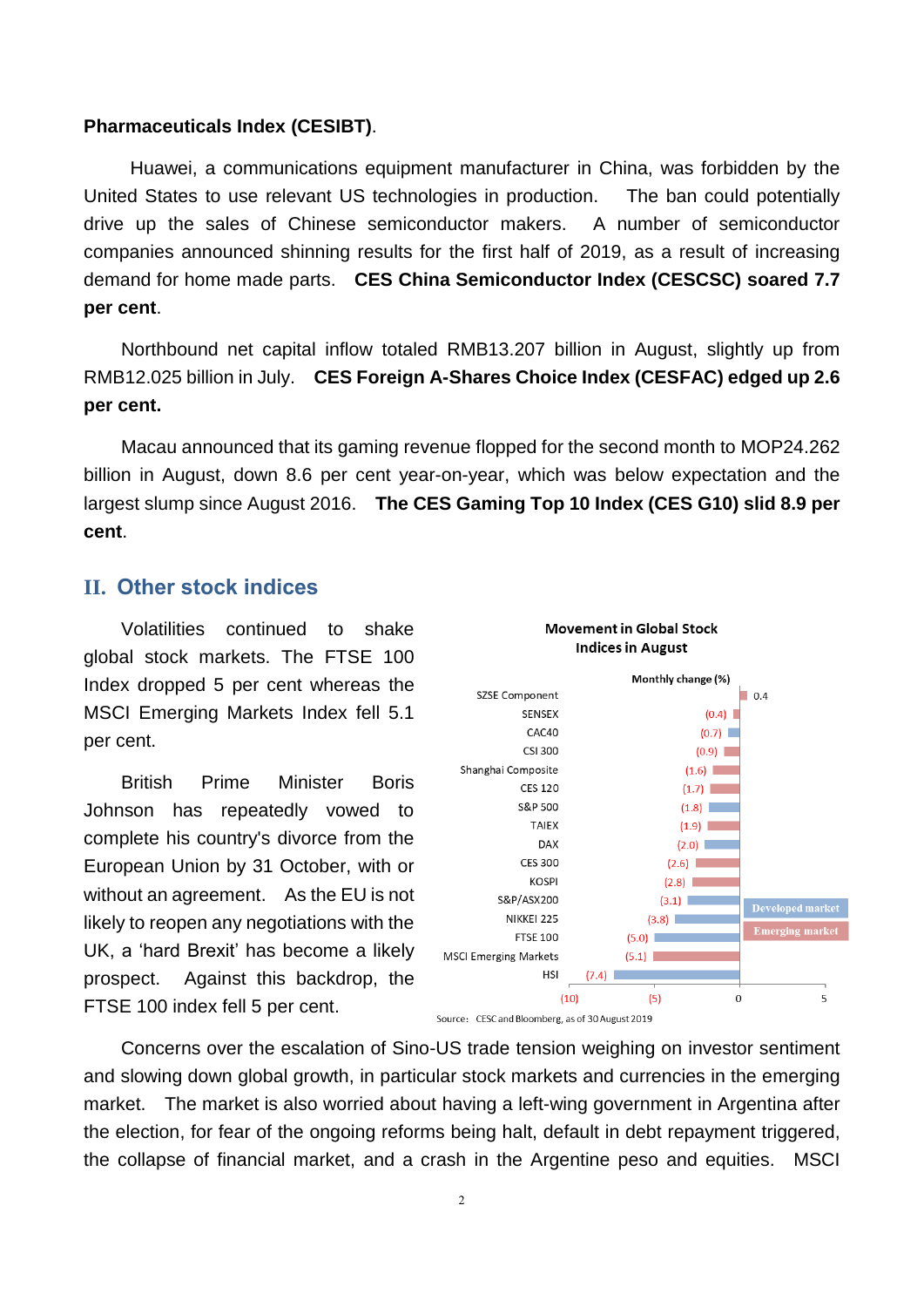Emerging Markets Index plunged as much as 5.1 per cent.

Amid a gloomy economic outlook, India's PMI slid from 52.5 to 51.4 in August, representation a slow expansion at a record of 15-month low. The country announced earlier a mere 5 per cent growth in GDP for the April-June quarter, the slowest in six years and falling short of market expectation. India Sensex Index slipped 0.4 per cent.

Slowing growth across Asia Pacific and Europe continues to impact South Korea's crucial electronics and automobile industries. As a consequence, export orders continued to drop. Japan's tightened curbs on exports to South Korea also weighed on the Korean technology industry. KOSPI Index slid 2.8 per cent.

In the US, recession fears grew over an inverted yield curve. US stocks saw the most erratic month in eight years with soars and slumps amid mixed market sentiments in August. The S&P 500 fell 1.8 per cent.

#### **III. China-related investment activities offshore**

### **MSCI announced a raise of inclusion factor of A shares in its indices from 10 per cent to 15 per cent**

Global index complier MSCI announced its August quarterly review, that amongst other things, the inclusion factor of large-cap A shares in its indices would be lifted from 10 per cent to 15 per cent, effective after market close on 27 August. After the change, more than 200 large cap A shares were included and accounted for 7.8 per cent of the market capitalization of the MSCI China Index, up from around 5.2 per cent.

#### **RMB hit new lows in 11.5 years amid concerns over escalating Sino-US trade tensions**

The trade tensions between the US and China is heating up again, as US President Donald Trump announced plans to impose tariffs ranging from 15 to 30 per cent on Chinese products. RMB weakened below seven to the US dollar in both onshore and offshore markets in early August, further depreciation is also expected. Intensified Sino-US trade tensions led to a drop of almost 4 per cent in both onshore and offshore RMB markets in August, with CNY/USD hitting new lows in 11.5 years.

### **Upgrade of Shenzhen as a Pioneering Demonstration Zone helps further strengthen financial cooperation between Shenzhen and Hong Kong**

The Chinese government recently issued the Opinions on Supporting Shenzhen in Building a Pioneering Demonstration Zone for Socialism with Chinese Characteristics (the